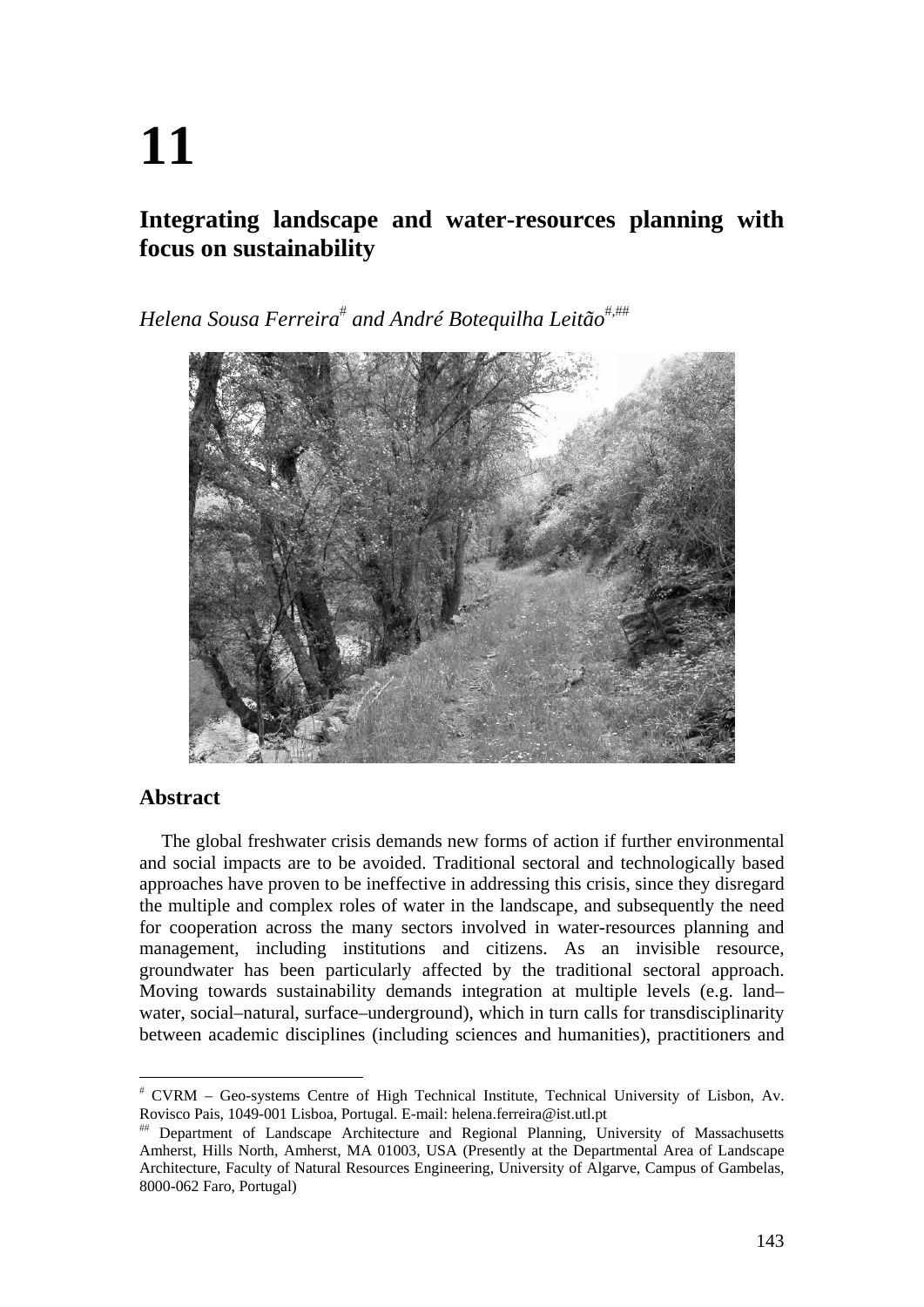stakeholders. In this paper we argue that land and water-resources planning and management paradigms are converging in this direction. However there is room (and interest) for further convergence under a landscape-ecology-based approach. In order to proceed with this convergence several barriers must be overcome: the lack of a common approach and language, a tradition of disciplinary approaches that is hard to change, the higher demands of transdisciplinary (in terms of complexity, resources and time) when compared to the traditional disciplinary approaches, etc. We argue that applying landscape ecology and the sustainable landscape-planning framework can contribute to solve several inherent shortcomings of the current water-resources planning paradigm, including lack of integration of related subjects (such as land use) and the need for transdisciplinarity. This paper outlines a course of research that will contribute to an operational method for sustainable integrated (ground)water-resource planning.

**Keywords**: integrated water-resources management; groundwater; sustainable landscape planning; landscape ecology; transdisciplinarity; integrative approaches

## **Introduction**

Maintaining or restoring clean freshwater is a key element in achieving sustainability: it is vital for the survival and functioning of ecosystems and human societies (Naiman and Turner 2000; Jønch-Clausen and Fugl 2001; Falkenmark 2003). Moreover, freshwater is a landscape integrator (Naiman and Turner 2000; France 2002), both in space and in time. The flows associated with freshwater (matter, energy, organisms, information) and their related physical, chemical and biological processes result in chorological relations between all landscape components (natural and cultural, aquatic and terrestrial, surface and underground etc.) (Van Buuren and Kerkstra 1993; GWP TAC 2000; Falkenmark 2003). Freshwater also shapes the landscape components themselves by significantly affecting the characteristics and patterns of ecosystems (relief, soil, biotic communities) and human societies (demography, culture, economy) as well as their change through time (Naiman, Magnuson and Firth 1998; Duda and El-Ashry 2000). Thus freshwater significantly influences the characteristics and evolution of the landscape, as defined under the transdisciplinary landscape concept proposed by Tress and Tress (2001).

The global water crisis that began in the 20th century threatens to worsen in the future. Its magnitude is revealed by some alarming numbers: billions of people lack access to safe drinking water and sanitation and suffer from water-related diseases; half the world's rivers and lakes are polluted (Serageldin 1999); groundwater resources face widespread depletion, salinization and pollution (Shah et al. 2000). Pressure on water resources, water-stressed human populations and ecosystems and water-related conflicts will continue to increase in the future (Duda and El-Ashry 2000; GWP TAC 2000; Naiman and Turner 2000).

Traditional sectoral water-planning and -management practices have proven to be ineffective to prevent or solve the water crisis since they don't account for water's inherent interrelatedness with other landscape components and issues (Duda and El-Ashry 2000; GWP TAC 2000; Baron et al. 2002; Falkenmark 2003). This is particularly true for groundwater, as an 'invisible resource'. Consequently there is little cooperation between the different sectors resulting in a lack of the much needed concerted efforts and actions. We concur with Duda and El-Ashry (2000) and Baron et al*.* (2002) when they argue about sectoral approaches being insufficient to pursue the goal of sustainable development set at the Rio Summit in 1992, and that new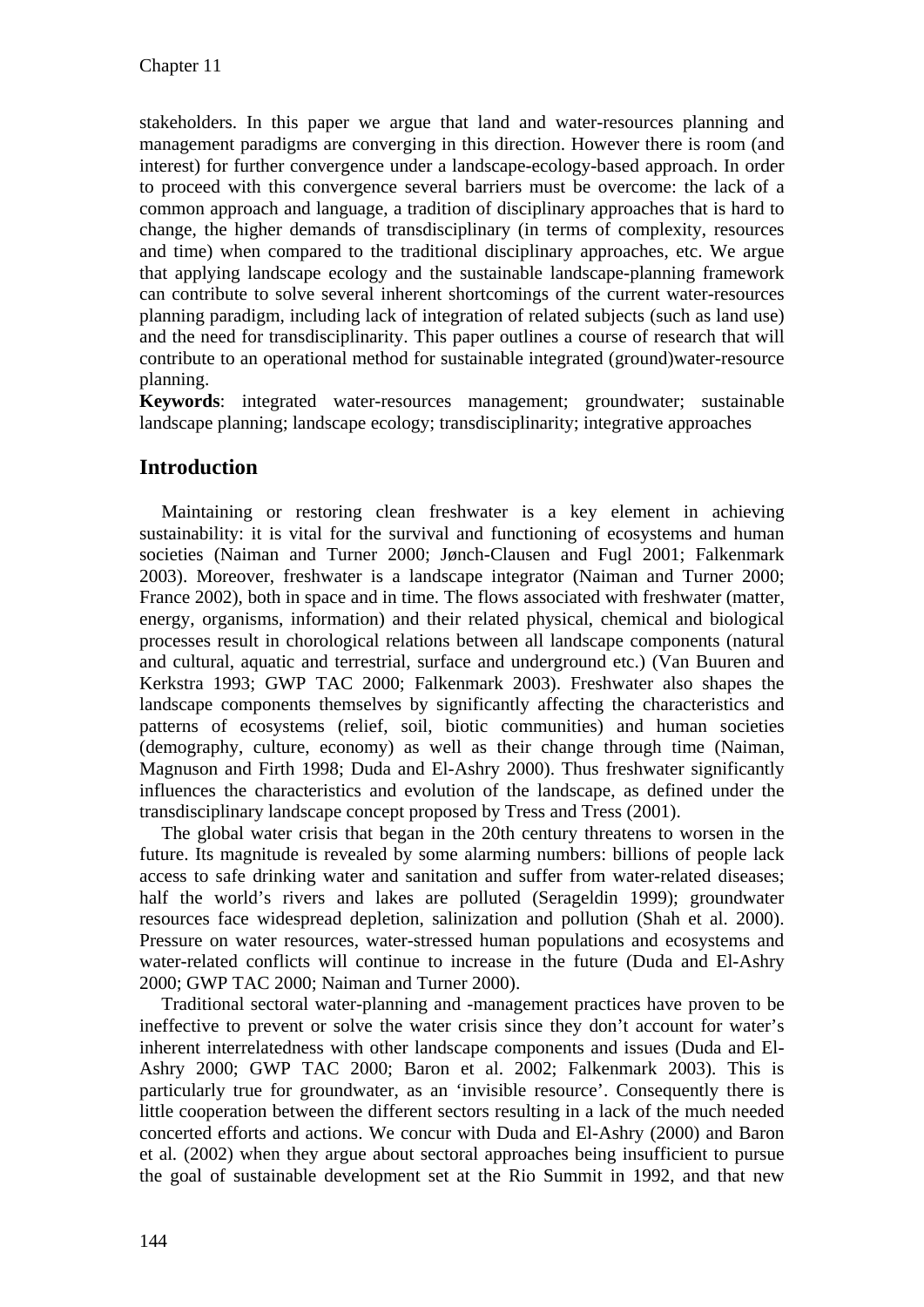planning and management approaches are required. Moreover we argue that these new approaches must integrate all issues and perspectives related to water and hence be transdisciplinary.

Transdisciplinarity occurs in "(…) projects that integrate both academic researchers from different unrelated disciplines and user-groups participants to reach a common goal" (Tress et al. 2003, p. 10). Hence transdisciplinarity is built on the dialogue and boundary-crossing between scientists from different knowledge areas, i.e. interdisciplinarity (Pickett, Burch and Grove 1999), plus some more intervenients: planners, decision-makers and stakeholders in general. To improve the flow of information between these several actors effectively, transdisciplinarity requires that participants share a common language. Regarding this issue some evolution is taking place. Although with slightly different meanings there are already some key concepts shared by both landscape ecologists and planners, such as land use and land cover, or spatial structure and pattern (Antrop 2001), therefore related with the spatial dimension of the landscape. Some authors argue that the spatial dimension of landscape is the appropriate platform for integration of different areas of knowledge and between science and planning. From a transdisciplinary perspective planning would also benefit if a common approach would be available to support such a combined effort towards shared goals (Ahern 1999aa; Fry 2001).

Transdisciplinary approaches can improve planning and management of natural resources in several ways: (i) by providing better scientific information to planners and decision-makers. By promoting the combined work of different disciplines transdisciplinarity provides new insights, adding new kinds of information to the traditional, disciplinary one; (ii) by reducing conflicts and reducing uncertainty in implementation. By empowering stakeholders and sharing responsibility within the planning process, it is more likely that the outcome will be agreed upon (Vasconcelos 2001); (iii) by increasing applicability of academic research focused by society's needs, concerns and perspectives (Ahern 1999aa; Fry 2001) and (iv) by improving efficiency of the planning process through reduction of unnecessary revisions. Often plans need to be revised according to citizens' legitimate contributions to increase the success of plan implementations. Additionally management can also gain from citizens' adhesion to plans' recommendations by involving them in monitoring activities. Under a strategic planning approach collaborative design can be applied to the definition and evaluation of alternative scenarios, where stakeholders participate actively in defining different sets of guidelines for implementing scenarios and criteria to evaluate them (Botequilha Leitão and Ahern 2002).

However, the application of transdisciplinarity faces barriers of different types, e.g. (i) strong disciplinary tradition, sometimes with long-established approaches and jargons (Fry 2001), (ii) lack of a common approach (Turner and Carpenter 1999; Tress and Tress 2001), (iii) difficulties to integrate qualitative and quantitative research methods, which is one the major gaps between natural sciences and humanities (Fry 2001), (iv) added difficulties in publishing in international referred publications, which are typically discipline-orientated (Fry 2001; Pickett, Burch and Grove 1999), (v) slower advances due to increased complexity of the approach and the higher number of participants when compared with traditional disciplinary approaches (Turner and Carpenter 1999), (vi) institutional setting, which is in general not favourable to transdisciplinary approaches. Nevertheless there are already good examples of transdisciplinary projects for instance in landscape studies (Botequilha Leitão et al. 2001; Tress et al. 2001), and watershed planning (Ahern, Desmond and LARP Studio IV students 1999).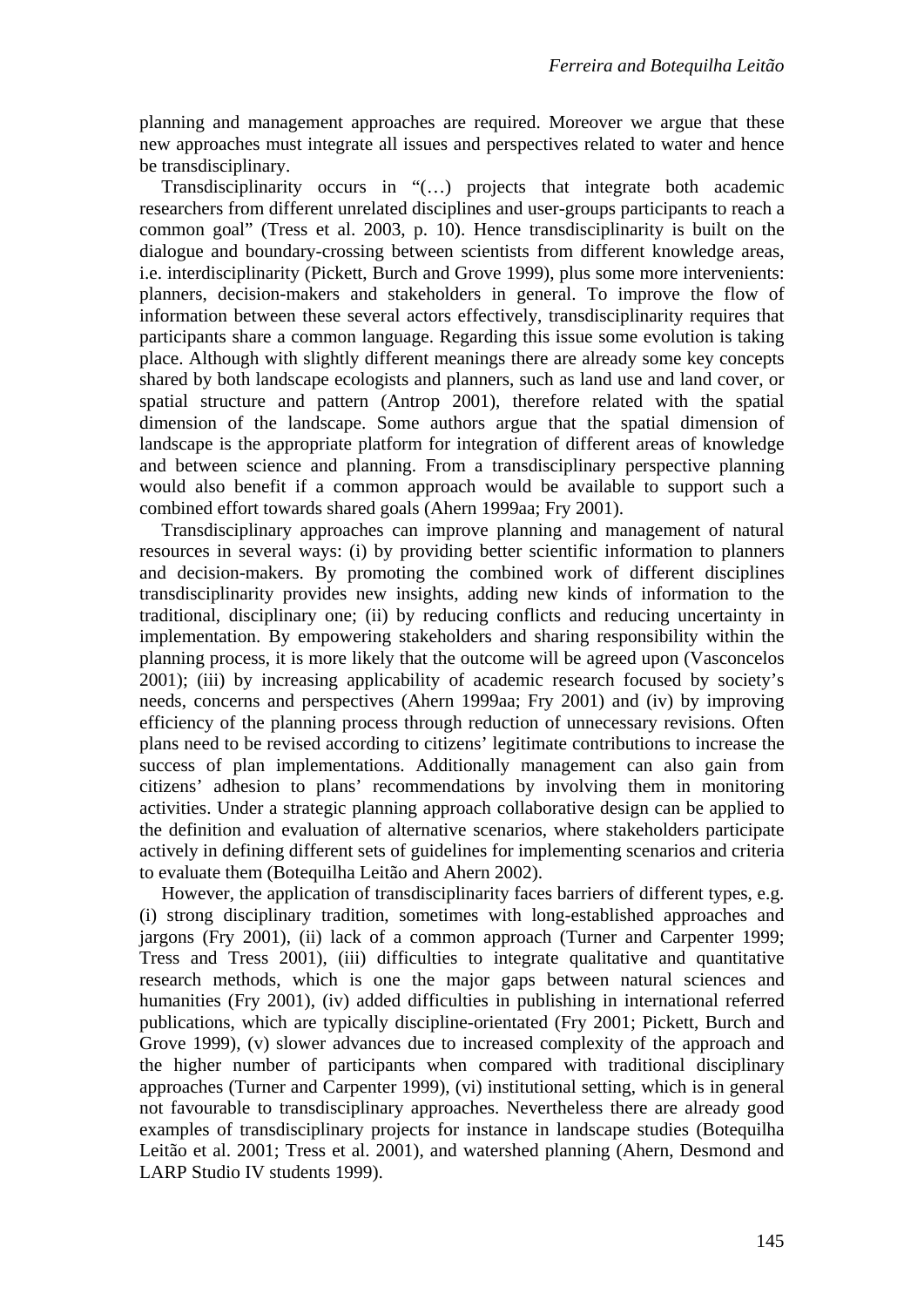Integrative approaches to water-resources planning are under development. However, difficulties in practice are being reported by several authors. These problems seem to be in line with the above-mentioned barriers to transdisciplinarity: e.g. it is necessary to clarify what to integrate and especially how (Jønch-Clausen and Fugl 2001; Biswas 2004), the ecological and water communities need to cooperate more and better, the public and the decision-makers require more information on scientific issues, institutions responsible for water issues are not adapted to integrative approaches and generally disregard the ecological component of their activity (Falkenmark 2003). In this paper we argue that the integration of (sustainable) landuse and water-resources planning in a landscape context can contribute to overcome these difficulties. We also argue that landscape ecology and the sustainable landscapeplanning framework as proposed by Botequilha Leitão (2001) and Botequilha Leitão and Ahern (2002) are useful as a framework to assist this integration.

The research from which this chapter draws focuses on determining the relationship(s) between landscape structure and groundwater and on using these relationships as a basis for developing planning strategies and tools for (more) sustainable water use and (more) sustainable landscapes.

## **Paradigm evolution**

Thomas Kuhn defined scientific paradigm as a "constellation of achievements – concepts, values, techniques, etc. – shared by a scientific community and used by that community to define legitimate problems and solutions" (Kuhn 1962). Paradigms are useful as models to understand and explain certain aspects of reality (Saraiva 1999, p. 25). Capra (1996) expands the concept of scientific to social paradigm, which provides a useful tool to analyse the evolution of attitudes, values and perceptions, and ways the community organizes itself. We will use such a framework to analyse the evolution of concepts, values and approaches for water resources and land planning and management.

#### **Water-resources planning and management paradigm evolution**

Saraiva (1999) identified four main evolutionary stages of the water-resources planning and management paradigm: (i) harmony: human activities adapt to natural rhythms; (ii) domination: humans try to tame water through technology; (iii) degradation: ecosystems become degraded due to human interventions and (iv) sustainability: humans search for a "development that meets the needs of the present without compromising the ability of the future to meet its own needs" (World Commission on Environment and Development 1987, p. 43).

The harmony stage began with the first human settlements. Humans introduced minor changes into the natural systems in order to use water resources. Moreover humans adapted their lifestyles and habits to the natural hydrological cycles (such as flooding or droughts) which they could not control (Saraiva 1999). Traditional cultural landscapes such as the Montado in Alentejo, Portugal, are examples of that harmonious integration between humans and nature (Pinto-Correia 2000).

The domination stage began in the 17th - 18th centuries (Table 1) with the intense development of hydraulics and hydrology. It accomplished the regulation of river flows through the construction of channels, dams etc. These works increased the benefits derived from water resources and minimized the inconveniences and hazards to human life and property (Saraiva 1999; Gleick 2000). In the 20th century as technologies grew more powerful, so did the interventions in water resources. Large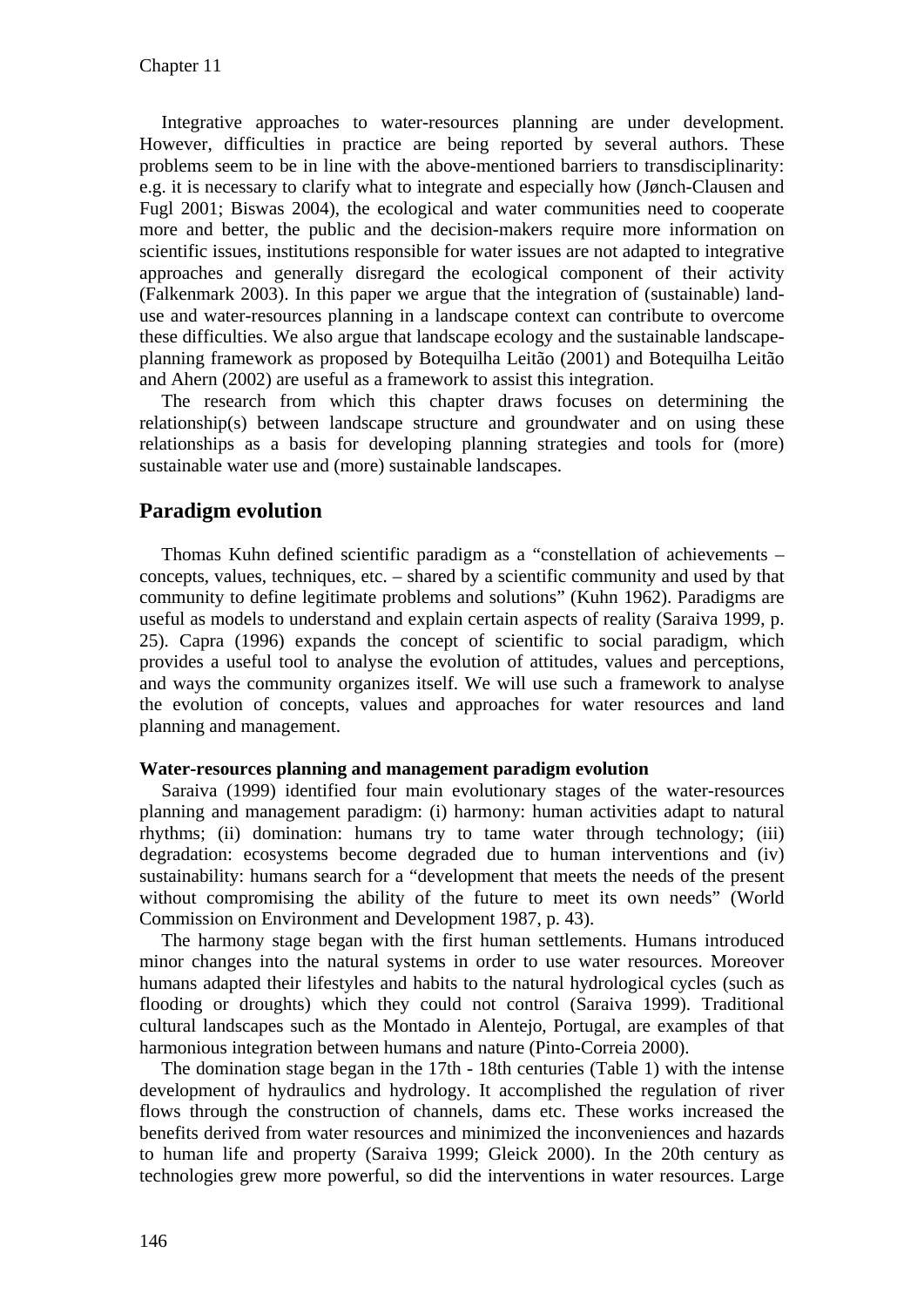multipurpose hydraulic projects began to be implemented in the 1930s aiming at domestic consumption, irrigation and energy production (Saraiva 1999; Duda and El-Ashry 2000; Gleick 2000).

The degradation stage has its roots in the 1960s (Table 1). Awareness of negative environmental and social consequences of the prevailing development concept increased (Duda and El-Ashry 2000; Gleick 2000). Environmental legislation was enacted in the USA and later in the EU to protect natural resources including water (Botequilha Leitão and Ahern 2002). This kind of reactive environmental planning resulted primarily in sectoral, mitigative measures.

The sustainability stage emerged in the 1990s (Table 1) with the recognition that mitigation wasn't enough to address the global water crisis and that a proactive approach to water-resource management was needed. This stage led to the emergence of the integrated water-resources management (IWRM) approach. The guiding principles of IWRM were stated at the International Conference on Water and the Environment held in Dublin in 1992. These principles contributed significantly to the Agenda-21 recommendations adopted at the Rio de Janeiro Conference later in 1992. Since then these principles have been restated and elaborated in major international conferences, such as the World Water Forums or the World Summit on Sustainable Development held in Johannesburg in 2002 (GWP TAC 2000; Jønch-Clausen 2004).

According to GWP TAC (2000, p. 22) "IWRM is a process which promotes the coordinated development and management of water, land and related resources, in order to maximize the resultant economic and social welfare in an equitable manner without compromising the sustainability of vital ecosystems". It promotes a holistic approach to water resources and integration at various levels (Table 1). It emphasizes the need for transdisciplinarity (GWP TAC 2000; Falkenmark 2003). Under this approach watersheds and aquifers can be regarded as landscapes and are considered appropriate management units for integrative approaches (Duda and El-Ashry 2000; GWP TAC 2000).

IWRM principles are beginning to be applied throughout the world (e.g. riverbasin management in the USA and the EU: France, Germany, The Netherlands, Portugal, England and Wales) (Pavlikakis and Tsihrintzis 2000). They underlie the EU Water Framework Directive (2000/60/CE). However, application of IWRM has been criticized for: (i) its modest degree of integration of the relevant sectors with the 'water sector' (e.g. land management is often absent) (Duda and El-Ashry 2000); (ii) its emphasis on economic issues (Falkenmark 2003); and (iii) paying little attention to ecosystems as providers of water resources and other goods and services (Radif 1999).

Ecosystem management is currently being integrated into IWRM in order to overcome these and other faults (Radif 1999) (Table 1). It was given more attention after 1991, with many USA agencies applying it to natural-resources management (Pavlikakis and Tsihrintzis 2000). Ecosystem management focuses first on the goal of maintaining the proper functioning of ecosystems, which are viewed as life-support systems for human societies. Its dynamic pattern-process vision of nature arises from its scientific foundations where landscape ecology plays a pivotal role (Botequilha Leitão and Ahern 2002).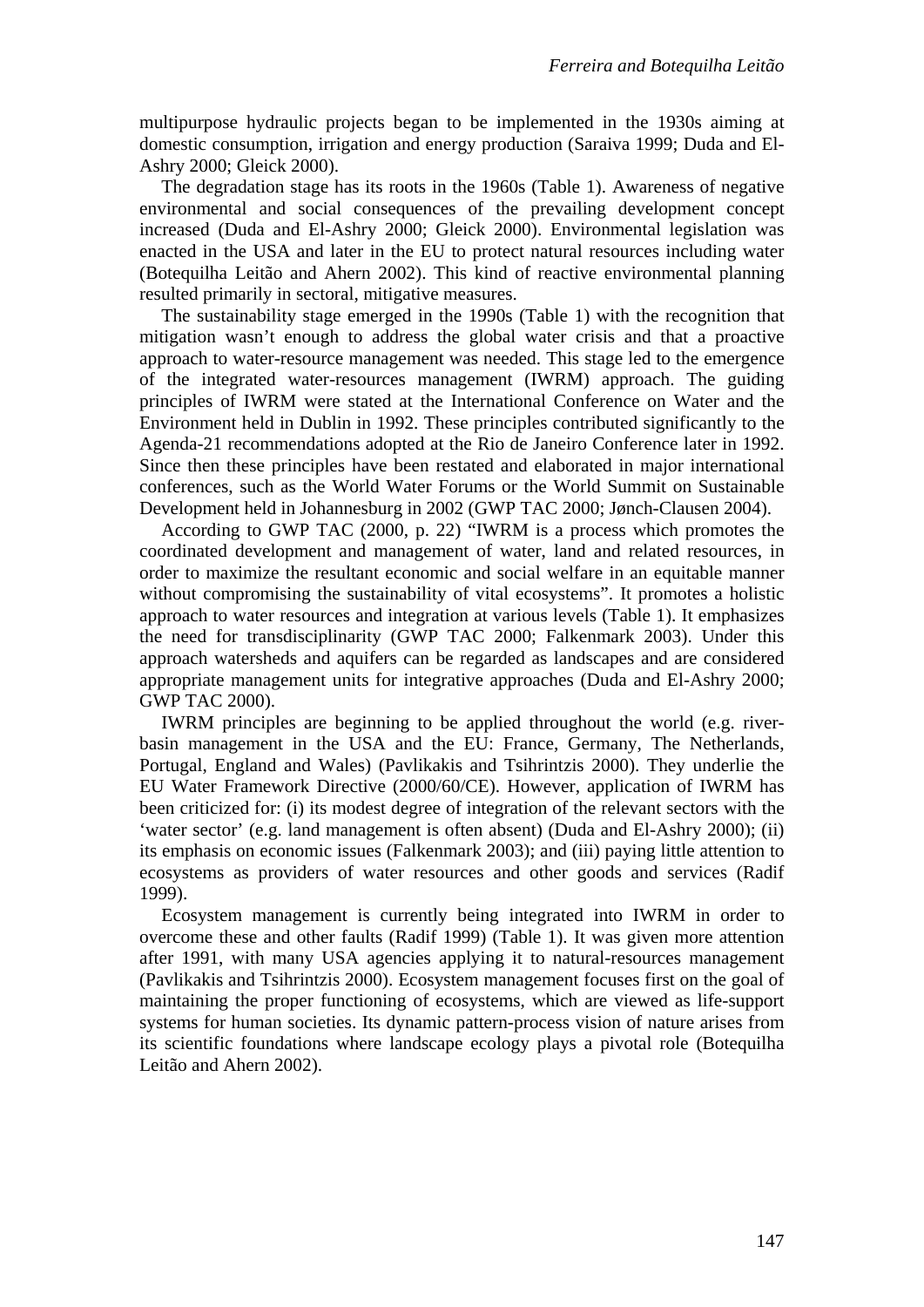Table 1. Compared evolution of paradigms in water-resources planning and management and land planning.

Legend: from (--) to (++) growing degree of importance of an objective at given stage; from white to black: transition from one principle to its opposite

|                 |      | <b>Water-resources planning and management</b>                                       |                              |                         |                |                                                                      |                                                                     |                   |                          |                           |                                             |                                  |                      |                            |                         |
|-----------------|------|--------------------------------------------------------------------------------------|------------------------------|-------------------------|----------------|----------------------------------------------------------------------|---------------------------------------------------------------------|-------------------|--------------------------|---------------------------|---------------------------------------------|----------------------------------|----------------------|----------------------------|-------------------------|
| Timeline        |      | <b>Objectives</b>                                                                    |                              |                         |                |                                                                      |                                                                     | <b>Principles</b> |                          |                           |                                             |                                  |                      |                            |                         |
|                 |      | Paradigm                                                                             | Economic growth / Production | Human safety and health | Social welfare | Ecological systems preservation                                      | Lack of<br>integration<br>of<br>landscape<br>component<br>${\bf S}$ |                   |                          | Resource-focused approach | Point / linear vision of water<br>resources | Sectoral approach (Water sector) | Rigid planning       | Top-down planning approach | Single-purpose planning |
|                 |      |                                                                                      |                              |                         |                |                                                                      | surface water<br>Groundwater                                        | Water / land      | Human / natural<br>zones |                           |                                             |                                  |                      |                            |                         |
| 19th<br>century |      | <b>Domination</b>                                                                    | $\boldsymbol{+}$             | $^{++}$                 | $+$            | $-$                                                                  |                                                                     |                   |                          |                           |                                             |                                  |                      |                            |                         |
|                 | 1900 |                                                                                      | $^{++}$                      | $^{++}$                 | $^{+}$         |                                                                      |                                                                     |                   |                          |                           |                                             |                                  |                      |                            |                         |
|                 | 1940 |                                                                                      |                              |                         |                |                                                                      |                                                                     |                   |                          |                           |                                             |                                  |                      |                            |                         |
|                 |      |                                                                                      |                              |                         |                |                                                                      |                                                                     |                   |                          |                           |                                             |                                  |                      |                            |                         |
| 20th century    | 1950 |                                                                                      |                              |                         |                |                                                                      |                                                                     |                   |                          |                           |                                             |                                  |                      |                            |                         |
|                 | 1960 |                                                                                      |                              |                         |                |                                                                      |                                                                     |                   |                          |                           |                                             |                                  |                      |                            |                         |
|                 | 1970 | <b>Degradation</b>                                                                   | $++$                         | $^{++}$                 | $^{++}$        | $^{+}$                                                               |                                                                     |                   |                          |                           |                                             |                                  |                      |                            |                         |
|                 | 1980 |                                                                                      |                              |                         |                |                                                                      |                                                                     |                   |                          |                           |                                             |                                  |                      |                            |                         |
|                 | 1990 | Sustainability<br>IWRM*                                                              | $++$                         | $^{++}$                 | $++$           | $^{++}$                                                              |                                                                     |                   |                          |                           |                                             |                                  |                      |                            |                         |
| $21st$          |      | $EM**$                                                                               | $++$                         | $++$                    | $^{++}$        | $++$                                                                 |                                                                     |                   |                          |                           |                                             |                                  |                      |                            |                         |
| century         |      |                                                                                      |                              |                         |                |                                                                      |                                                                     |                   |                          |                           |                                             |                                  |                      |                            |                         |
|                 |      |                                                                                      |                              |                         |                |                                                                      |                                                                     |                   |                          |                           |                                             |                                  |                      |                            |                         |
|                 |      | Simultaneous and<br>integrated concern<br>with all aspects:<br><b>Sustainability</b> |                              |                         |                | Integration<br>within and<br>among all<br>component<br>S<br>- Holism |                                                                     |                   | Systems approach         | Spatial approach          | Interdisciplinarity                         | Adaptive management              | Public participation | Multipurpose planning      |                         |

\*Integrated Water Resource Management

\*\*Ecosystem Management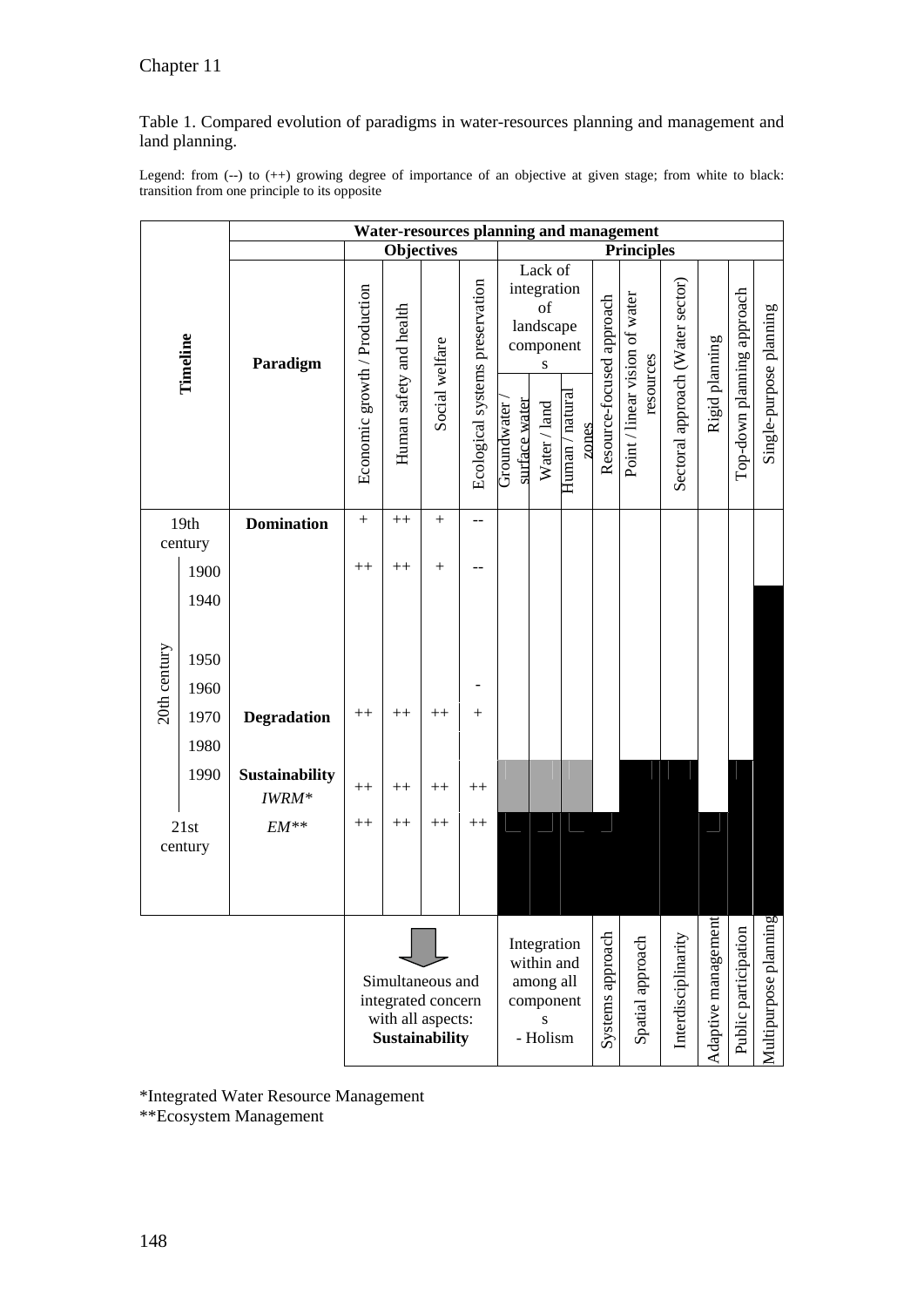| <b>Land planning</b>                                         |                                                                               |                         |                   |                                 |                                             |                                          |                                                |                      |                            |                       |  |  |
|--------------------------------------------------------------|-------------------------------------------------------------------------------|-------------------------|-------------------|---------------------------------|---------------------------------------------|------------------------------------------|------------------------------------------------|----------------------|----------------------------|-----------------------|--|--|
|                                                              |                                                                               |                         | <b>Objectives</b> |                                 | <b>Principles</b>                           |                                          |                                                |                      |                            |                       |  |  |
| Paradigm                                                     | Economic growth / Production                                                  | Human safety and health | Social welfare    | Ecological-systems preservation | Lack integration of landscape<br>components | Basic sciences (earth and<br>biological) | Sectoral approach / knowledge<br>fragmentation | Rigid planning       | Top-down planning approach | Single-purpose zoning |  |  |
| Early urban                                                  | $++$                                                                          | $++$                    | $+$               | $\qquad \qquad +$               |                                             |                                          |                                                |                      |                            |                       |  |  |
| planning<br>(applied at cities)                              |                                                                               |                         |                   |                                 |                                             |                                          |                                                |                      |                            |                       |  |  |
|                                                              |                                                                               |                         |                   |                                 |                                             |                                          |                                                |                      |                            |                       |  |  |
| <b>Urban planning</b>                                        | $++$                                                                          | $^{++}$                 | $+$               |                                 |                                             |                                          |                                                |                      |                            |                       |  |  |
| <b>Urban planning</b>                                        | $++$                                                                          | $^{++}$                 | $++$              | $^{++}$                         |                                             |                                          |                                                |                      |                            |                       |  |  |
| <b>Landscape planning</b><br>(applied to the<br>countryside) |                                                                               |                         |                   |                                 |                                             |                                          |                                                |                      |                            |                       |  |  |
| $SLP***$                                                     | $^{++}$                                                                       | $^{++}$                 | $++$              | $^{++}$                         |                                             |                                          |                                                |                      |                            |                       |  |  |
| (in cities and<br>countryside)                               |                                                                               |                         |                   |                                 |                                             |                                          |                                                |                      |                            |                       |  |  |
|                                                              | Simultaneous and<br>integrated concern<br>with all aspects:<br>Sustainability |                         |                   | Holism                          | Landscape ecology                           | Transdisciplinarity                      | management<br>Adaptive                         | Public participation | multifunctionality<br>Land |                       |  |  |

\*\*\*Sustainable Landscape Planning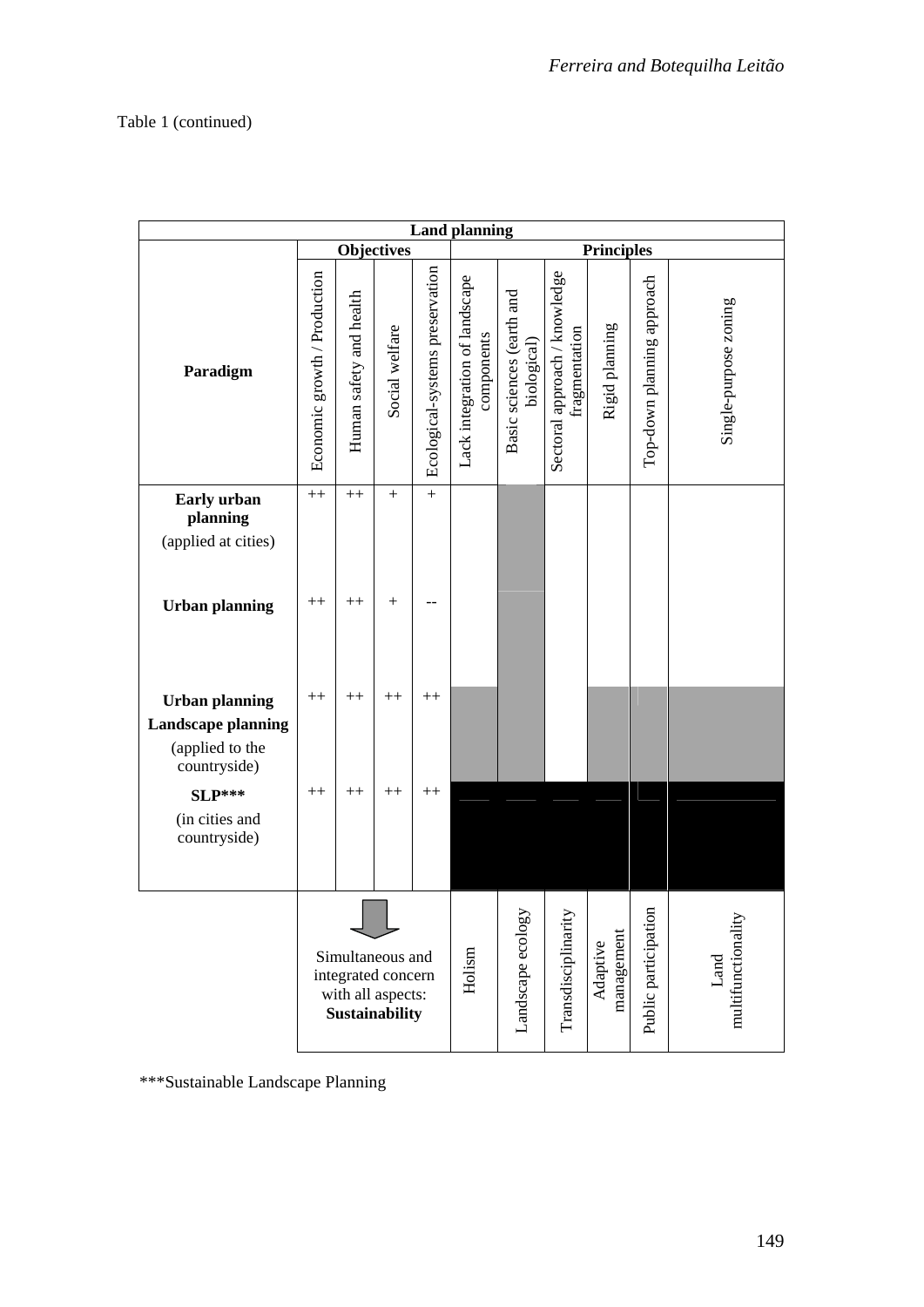The groundwater sub-sector of water-resources planning has been slow in evolving towards a sustainable approach, despite some recent progress in this field. This may be due to: (i) this resource not being traditionally planned or managed but simply extracted by any land owner with small-scale technology and (ii) its 'invisibility' and that of its connections with other landscape components that delayed the evidence of its degradation and all related impacts (economic and social besides environmental) (Kemper 2004).

Although there is a growing consensus as to the need to apply ecosystem management to IWRM, an operational method for IWRM is yet to be developed (Nakamura 2003). Such a method should be able to address the gaps of IWRM (the ones above identified and others) by promoting:

- $\bullet$  the integration of water in the context of the landscape: surface and groundwater integration in the context of the hydrological cycle and land–water integration;
- transdisciplinarity: effective communication among scientific disciplines and between scientists, planners and managers, and stakeholders) while working towards a common goal. This implies addressing a long list of barriers such as those earlier referred in section 1;
- the reform of traditional sectoral institutions as to enable them to respond effectively to the challenges such levels of integration pose and hence to promote better governance, i.e. "the political, administrative, economic and social systems that exist to manage water resources and services" (Vasconcelos 2001; Baron et al. 2002; Falkenmark 2003; GWP 2003, tool B1.01). For instance, the introduction of transdisciplinarity in the planning process requires the creation of new fora, such as public workshops or meetings, that can promote effective communication between all participants (Vasconcelos 2001). Also the bureaucratic pathways of decisionmaking must change in order to accommodate sharing of power, e.g., between different public institutions. "Conflicting laws, duplication or lack of clarity of mandates for different organizations and jurisdiction of different tiers of authority – local, sub-regional, national and, increasingly, international" must be identified and eliminated.

Nevertheless there are already examples of successful application of transdisciplinarity to (ground)water-resources planning and management, e.g. Neufeld (2000), Scholz et al. (2000) and Ferreira et al. (2003).

#### **Land-planning paradigm evolution**

The ecological and holistic principles emerged in the transition from the 17th to the 18th century with Alexander von Humboldt and others, who perceived and studied the landscape as a whole (Tress and Tress 2001). In the 18th and 19th centuries, land planning was restricted to cities and focused on public health in addition to economic interests and aesthetics (Ndubisi 1997; Magalhães 2001) (Table 1). The industrial revolution increased natural-resources exploitation, urban growth and pollution. Innovative approaches were developed to solve the problems raised by industrialization. They tried to bring ecological processes into the city in order to improve the quality of life of urban dwellers. Several pioneering ideas and projects, e.g. 'garden cities', 'green belts' and park systems (e.g. the 'Emerald Necklace' in Boston, USA) were developed by Ebenezer Howard, Patrick Geddes and Frederick Olmsted, amongst others (Ndubisi 1997; Magalhães 2001).

A different paradigm emerged in the 20th century, from the 1920s on (Table 1), that disregarded the integrative approach introduced by the earlier visionaries. After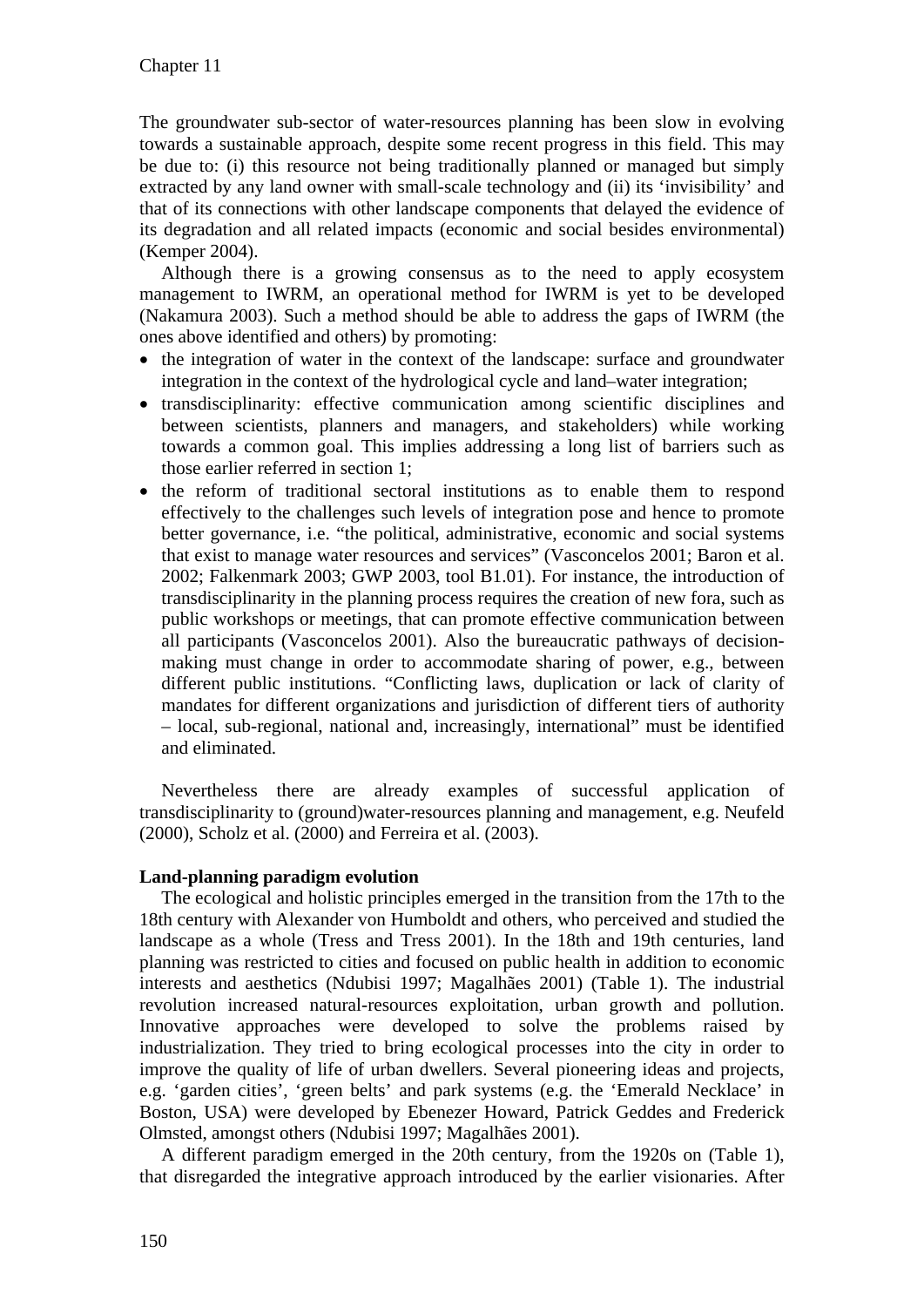World War I (and more so after World War II) it was urgent to rebuild the infrastructure to support rapidly growing cities (Magalhães 2001; Botequilha Leitão and Ahern 2002). As modernism became the cultural paradigm it was believed that only cities required planning since the rural activities and uses were compatible with the environment and conservation of natural systems (Roberts and Roberts 1984). Providing a healthy environment for urbanites was pursued by functional separation – housing was zoned away from polluting activities – and was not allocated according to ecological principles. Simultaneously generalist and integrative (including ecological) thinking lost all influence to specialization and analytical thinking (Magalhães 2001).

In the 1960s the scope of planning was expanded into the countryside (Table 1). Ecological principles began to be woven back into planning as a result of an increased environmental awareness motivated by general environmental degradation and increasing urban sprawl into the countryside (Roberts and Roberts 1984; Ndubisi 1997). A new landscape-focused approach emerged, based on theory developed earlier, which was also explicitly ecology-based (Ndubisi 1997). However landscape and urban planning were generally developed independently.

Subsequently the growing complexity and intertwining of environmental problems was recognized (Ndubisi 1997) and practical approaches to deal with it began being sought. A planning movement that regards the landscape as a complex and multidimensional (natural, cultural, spatial, mental etc.) entity, evolving towards integration and transdisciplinarity, has been proposed by several authors, particularly Naveh and Lieberman (1995) and Tress and Tress (2001; 2003). Several disciplines converged to a common paradigm with sustainability as the overarching goal. Principles and guidelines from these disciplines (including ecosystem management) were 'filtered' from a significant body of research and literature by Botequilha Leitão (2001) and Botequilha Leitão and Ahern (2002), which produced a new and useful transdisciplinary synthesis of planning methods, arguably labelling it as *sustainable landscape planning* (Table 1). More than a rigid method, sustainable landscape planning encapsulates a set of principles, guidelines to integrate landscape ecology into planning and tools (a horizontal perspective), and provides a planning structure of five planning phases (a vertical perspective).

The sustainable landscape-planning framework's main purpose is to provide a common planning framework applicable to all spatial planning activities. It has landscape ecology as its core scientific foundation. It constitutes an integration platform for a wide array of scientific knowledge that shares a spatial dimension and a landscape approach, including natural and social sciences and humanities. It also provides links between science, planning, management and stakeholders (Botequilha Leitão 2001). A caveat is in order. The concept of sustainable land planning proposed under this framework differs slightly from some earlier literature (Senes and Toccolini 1998; Treu et al. 2000). In very general terms the latter uses an operational model that evaluates sustainability based on the concept of carrying capacity of different land uses under different situations. The sustainable landscape-planning framework (Botequilha Leitão and Ahern 2002) refers to sustainability under a more conceptual perspective by considering (i) the integrity of ecological systems as the basis for all human development; (ii) advocating for indispensable integration of the human component; and (iii) promoting the integration of social sciences and humanities.

Landscape ecology is a meta- or transdisciplinary science (Naveh and Liebermann 1995; Zonneveld 1995; Botequilha Leitão and Ahern 2002). It can provide the scientific basis for integrating land and water planning. Landscape ecology focuses on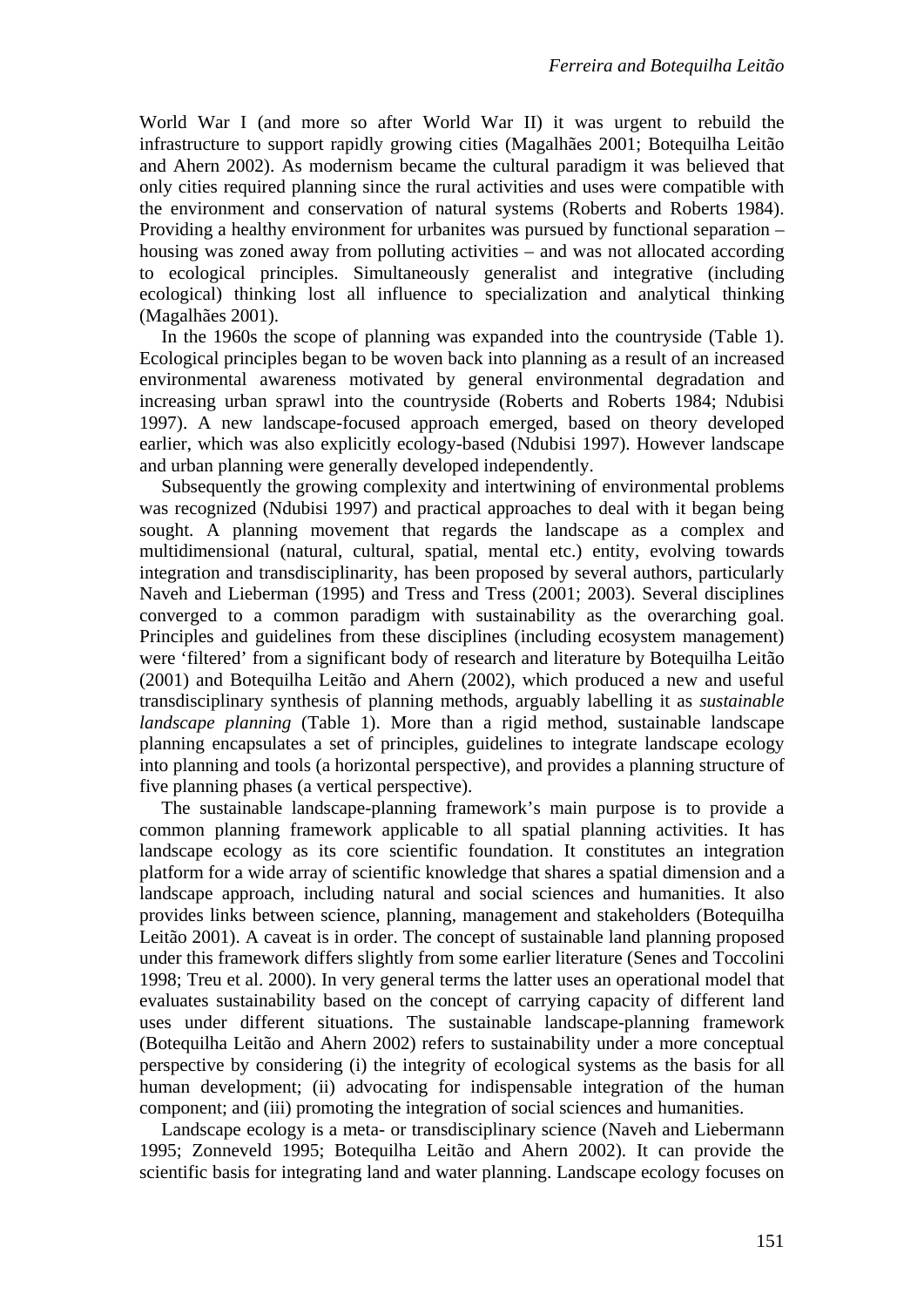the link between pattern and process, i.e. how the landscape's spatial configuration integrates with ecological processes (Botequilha Leitão and Ahern 2002). Landscape ecology focuses on the landscape (watershed or aquifer) as a particularly appropriate planning unit that relates with the scale of human perception (Nassauer 1995; Ahern 1999bb).

Application of integrative and transdisciplinary landscape-planning methods is still at its infancy. The challenge is to make these concepts operational in spite of their complexity (Tress and Tress 2001; 2003), e.g. how landscape-ecology principles and tools (i.e. metrics) support better, more sustainable water-resource planning and management. In order for integration and transdisciplinarity becoming operational concepts within the scope of water-resources planning and management several issues must be addressed. First of all the need for integrative approaches must become widely accepted, as sectoral tradition is still very strong within many water-resources communities. Agreement on a common approach to water-resources planning and management is also required, as well as an institutional setting that makes it feasible. The development of a common language is also indispensable for this goal. In practice this implies that scientists should develop their research focused on the needs of the planning process, and (water) planners and managers should improve their literacy in science, particularly in landscape science. However if success is to be attained these issues require that due consideration is given to the expectations of intervenients (scientists, policy-makers, end users, etc.), that training is provided to intervenients on the new approach, and that evaluation of the process is done in order to improve the approach (Tress et al. 2003).

## **Discussion**

The preceding analysis and Table 1 describe the convergence of paradigms of water-resources planning and management and land planning under the goal of sustainability. Both paradigms followed a similar evolution: sectoral, technical, topdown approaches with little or no consideration for ecological principles gave way to sustainable approaches with ecological, economic, social and cultural concerns. The current paradigms cite sustainability in their goals and adopt principles such as systems theory, holism, adaptive planning, public participation etc. (Table 1). Both recognize the multidimensionality of their subjects – land and water – and their interrelationships in the wider context of the landscape. Hence the two paradigms also recognize the need for integration and transdisciplinary approaches in order to address effectively the multidimensional issues they are presented with. In practice these approaches refer to the close and interactive collaboration between different academic disciplines (natural and social sciences as well as humanities), practitioners and the public in the research and planning processes (Tress et al. 2003).

However, there are differences between the paradigms: the holistic and transdisciplinary landscape approach is much less developed in water-resources planning and management than in land planning. The latter is inherently spatiallyoriented and has a longer tradition in integrating ecological concerns while waterresources planning and management is still very sectoral by definition and in practice still remains attached to its traditional technologically-based approach to river management that focuses solely on water bodies themselves, e.g. rivers and channels, instead of the watershed / landscape as a whole (GWP TAC 2000).

A convergence or integration of water-resources planning and management and land planning under the common goal of sustainability can bring several benefits to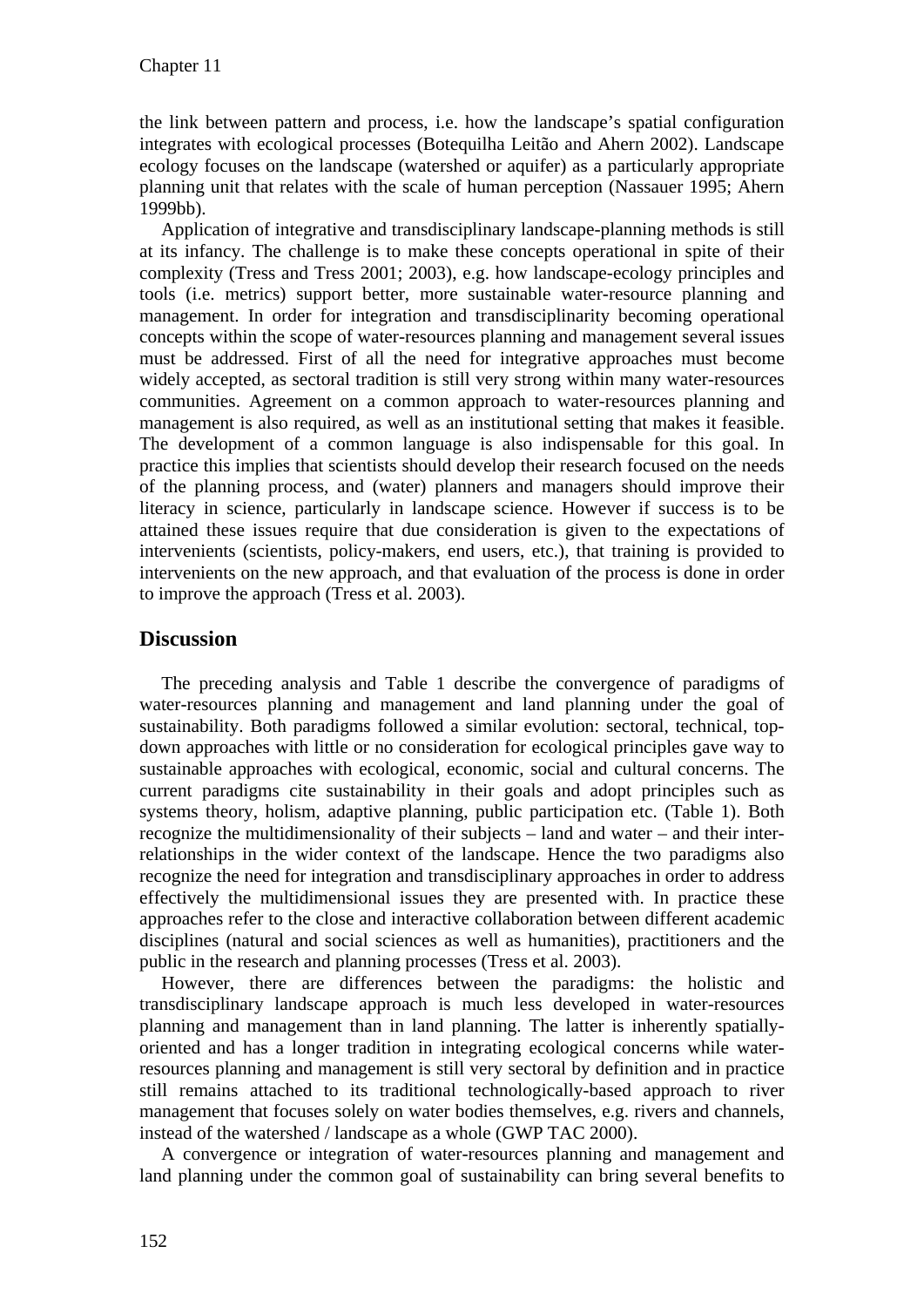both fields and to landscape planning as a whole. As mentioned earlier, water and land are intrinsically connected within the landscape. Therefore, a single metaframework integrating water-resources planning and management and land planning would be truer to the spirit and intention of sustainability that the current paradigms are already trying to convey. It could help as a common ground for communication between knowledge areas and between scientists, planners and the public, leading to shared visions, goals, methods and ultimately to transdisciplinarity in implementation and equity of results. Such a meta-framework should include hydrology, hydrogeology and landscape ecology as core disciplines, while also integrating geology, soil science, sociology, psychology, history, computer science and modelling, etc., under an overall landscape-planning framework. Its strategies (methodological and spatial) should be adapted to local characteristics, such as is already prescribed in IWRM (GWP TAC 2000). For operational reasons they could be compiled in a toolbox similar to the one that Global Water Partnership has built for IWRM (GWP 2003). An example of spatial strategy that could be part of this toolbox is the framework method proposed by Van Buuren and Kerkstra (1993).

## **Proposal**

We argue that landscape ecology and the sustainable landscape-planning framework are adequate approaches to improve the current water-resources planning and management paradigm (the IWRM approach) and become the foundation for the meta-framework earlier mentioned. They can address its earlier mentioned shortcomings by improving integration and transdisciplinarity. In particular they can address its deficits of ecological vision, of land–water and surface–groundwater integration and of integration of a spatial component in IWRM. Also they can contribute to achieve a common planning method that can be shared by all actors with intervention in the water planning and management process. Thus they can contribute to a more sustainable surface and groundwater planning and management and consequently to more sustainable landscapes.

Landscape ecology and the sustainable landscape-planning framework are ecologically driven. Therefore they are particularly well suited to balance the ecological component with the economic and social ones within the IWRM context. It can provide linkages with other sciences such as social ecology and ecological economics (Grove and Burch 1997), and humanities such as landscape history (Marcucci 2000).

Landscape ecology can provide some insights about ecological phenomena, e.g. spatial configuration of land uses and/or ecosystems, which in turn influence waterresources variables and phenomena, both in terms of its quality and quantity (e.g. Ferreira et al. 2003).

Landscape ecology and the sustainable landscape-planning framework's explicit spatial approach can contribute to understand better the reciprocal relationships between landscape ecological processes and water-resources quality and quantity. Each discipline views the world in a different way, biased by its own scientific background, either hydrology, hydrogeology (water, abiotic-component driven) or ecology (until recently very much biologically orientated). The new insights provided by such an integrative approach as the one proposed can help change the understanding of the world as seen by each discipline, to establish new relationships between once unrelated or poorly related variables or components, and thus to advance their own discipline-based theoretical principles and research methods, close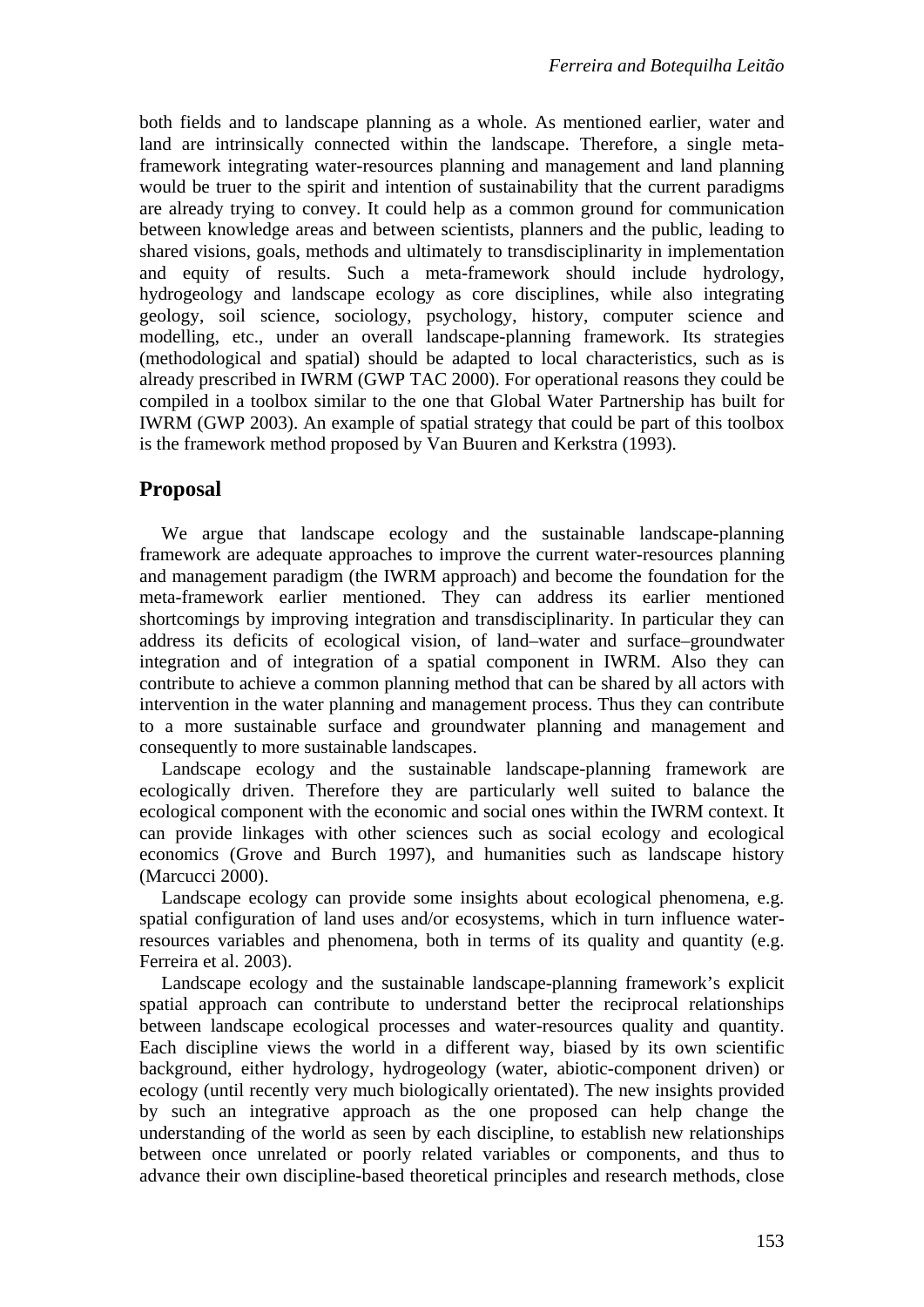the gaps between different scientific disciplines, and achieve true interdisciplinarity. Consequently they can point to innovative solutions to water issues that, in principle, would not emerge from each own, separated and compartmentalized scientific area.

Landscape ecology and the sustainable landscape-planning framework can provide a method for planning and management of water resources in the landscape context. They can therefore contribute to transdisciplinarity in water-resources planning and management by providing a common platform that can integrate the work of all intervenients in the process.

Landscape ecology includes tools that can help put the holistic, systems vision into practice. For instance landscape metrics are useful to describe landscape-spatial patterns in a quantitative fashion (Botequilha Leitão and Ahern 2002). Through their spatially-structural approach metrics can be used to study the relationships between land uses, ecosystems, aquatic features and thus with water quality and quantity. Landscape composition and pattern becomes the common denominator by which the condition of one resource type (e.g. streams) can be compared to another (e.g. farmland or suburban areas). Metrics can therefore contribute decisively to integration and transdisciplinarity in water-resources planning and management. Public participation / collaborative design can also contribute to this goal and are part of the sustainable landscape-planning framework's toolbox.

This research intends to contribute to the improvement of IWRM as well as to landscape research, within the above-discussed scope. It intends to integrate sustainable groundwater and land planning by applying landscape ecology and the sustainable landscape-planning framework. Its goal is to contribute to more informed land-use decision-making processes regarding (ground)water resources. The main research questions to be addressed are: How does landscape structure influence the quality and the quantity of groundwater? What landscape areas are essential to maintain or restore groundwater systems? How can these areas be protected in a sustainable socio-economic context?

In order to address these questions the sustainable landscape-planning framework will be adapted to include spatially-explicit hydrogeological models describing (ground)water flows and quality. The landscape will be analysed for spatial and nonspatial relationships between landscape structure, associated human activities and practices and the quantity and quality of groundwater (e.g. what land uses and practices are related to groundwater contamination and over-extraction? Does their location in the landscape influence their impacts on groundwater?). Statistical tools (e.g. principal-component analysis) will be used on hydrogeological models' outputs and landscape metrics to determine these relationships and their significance. Alternative planning scenarios will be built in order to assess the consequences of different planning solutions. GIS software will be used as an integration platform for all spatial data and results (Botequilha Leitão and Ahern 2002). An operational model will be defined based on the relationships determined and will include operational criteria for delimiting groundwater-protection areas and management practices for human activities in those areas. These intend to guarantee the preservation of processes that are essential for the sustainable maintenance of groundwater systems.

Crossing disciplinary boundaries will be indispensable to this operational model and will constitute also one of its main challenges. Hydrogeology, landscape ecology, landscape planning, landscape history, computer science and stakeholder participation will be used to describe, understand and plan the relationship between local human society and the landscape, focusing on (ground)water.

Other issues and questions can be raised when pursuing inter- and transdisciplinary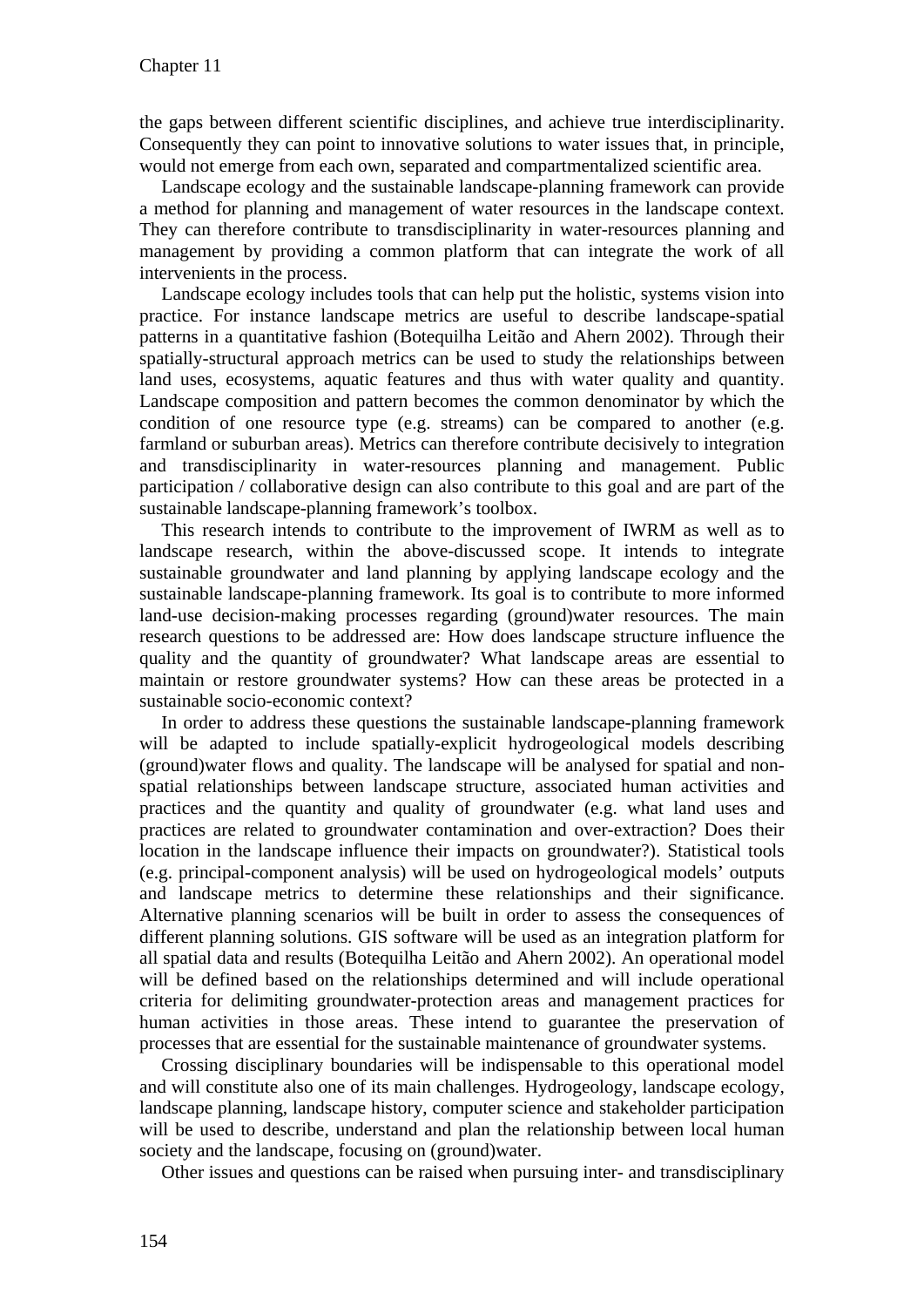research, such as the one in this chapter draws from: (i) need for increasing ecological and landscape literacy (Lubchenco et al. 1991; Ahern, Desmond and LARP Studio IV students 1999; Hill and Johnson 1999; Spirn 2003) both of water-resources planners and managers, and decision-makers and citizens; (ii) need for improving communication flow between science and planning. Scientists might lack understanding of the kinds of decisions planners/designers have to make. In consequence ecological models often lack understanding, spatial context, alternative approaches/scenarios that could be useful to water-resources planners and managers. Frequently traditional science fails to answer key policy questions in a usable form: moreover scientific descriptions of landscape ecologists and artistic, intuitive approaches of landscape designers are not always compatible; (iii) need for improving integration of social sciences, answering such questions as "how are humans involved in the ecology of the landscape?" (Grove and Burch 1997; Ahern 1999aa) and "how can cultural landscapes dependent on human disturbance related to historic land uses be maintained?", as reported by Botequilha Leitão (2001); (iv) resource-management projects often fail to provide for double-loop learning or adaptive strategies (Light, Gunderson and Holling 1995); and (v) publication of interdisciplinary research is often impaired by disciplinary territories in most leading journals (Pickett, Burch and Grove 1999).

So what can be done to address these issues? Ahern (Ahern 1999aa) provides some answers such as: (i) landscape ecologists and landscape architects/planners can jointly write handbooks to facilitate better communication of existing principles, such as the one which one of the authors is currently working on (Botequilha Leitão et al. in prep.); (ii) reference studies should be developed for presentation (e.g. Ferreira et al. 2003); (iii) development of operational tools by landscape ecologists to be used by practitioners relating to landscape patterns with natural processes (e.g. wildlife, disturbance regimes); (iv) cooperation is needed in research projects that have landscape ecologists and landscape architects/planners working together, where the key questions are asked together – joint site visits prompt thoughtful decisions bridging the gaps (Ahern, Desmond and LARP Studio IV students 1999); (v) encouragement of students and practitioners of both disciplines to broaden their knowledge in studying the other discipline; (vi) social scientists need to recognize spatial implications, such as represented by the research developed by the Long-Term Ecological Research – Baltimore Team in urban ecosystems (Grove and Burch 1997; Grimm et al. 2000; Grove, Hinson and Northrop 2003); (vii) to compensate for potential biases against interdisciplinary research (Pickett, Burch and Grove 1999, p. 306) one way is for "a journal, a professional society, or an entire science to have a vision for the value, the role, and needs of a successful interdisciplinary research", and enforce it.

In line with the principle of interdependence presented by McHarg and Steiner (1998) and Capra (Capra 1996), everything is connected within the landscape – functions and processes and people. Water has a decisive role as a connecting agent. In turn the spatial dimension has a key role as the medium where all landscape linkages take place and develop. Hence water must be seen, planned and managed in this context, i.e. in a spatial, integrative and transdisciplinary fashion. This is the challenge we face today and to which this chapter intends to contribute.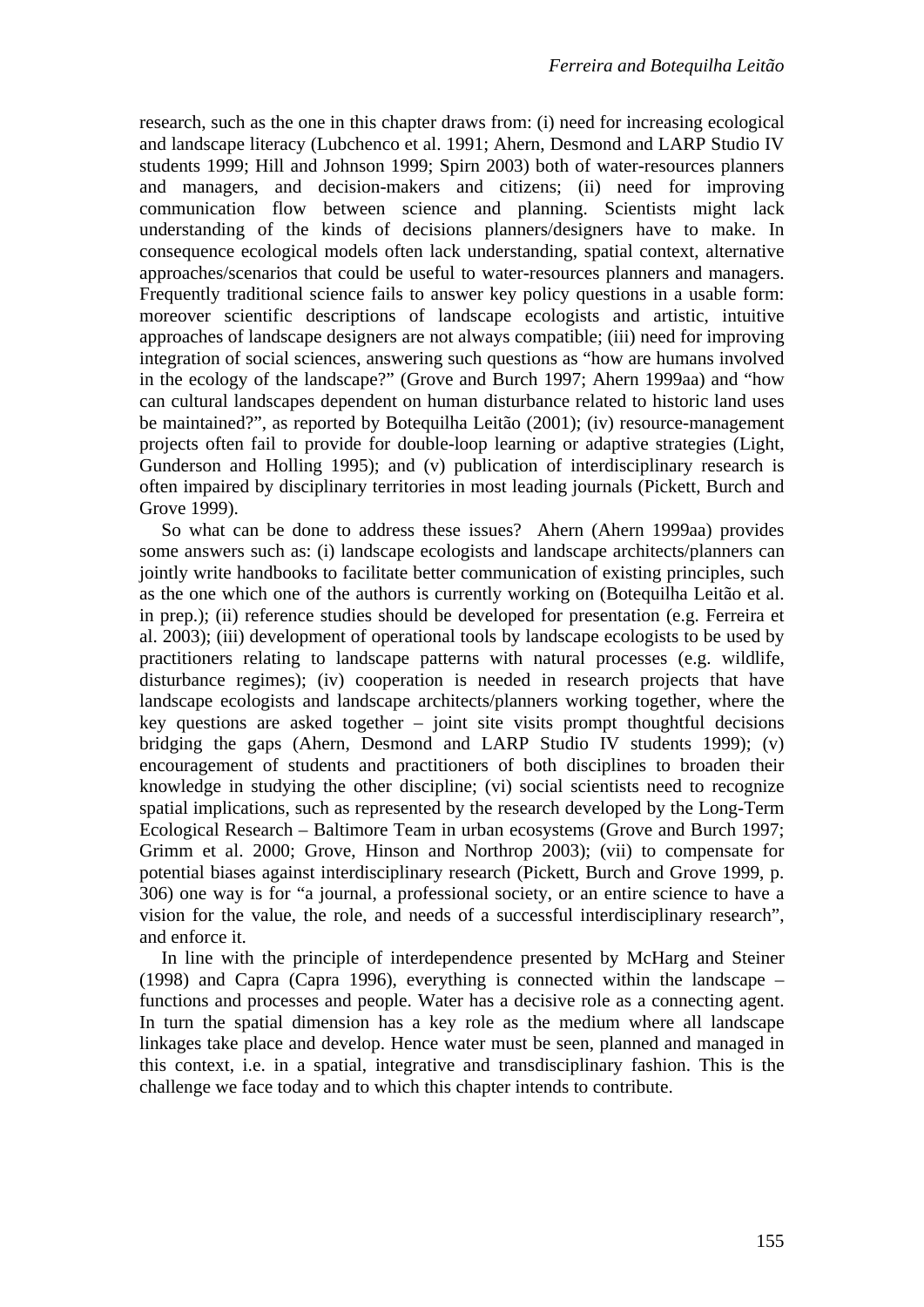## **Acknowledgements**

We wish to acknowledge to Fundação para a Ciência e a Tecnologia, which has funded this research through the PhD grant SFRH/BD/10696/2002 (Helena Sousa Ferreira) and the post-doctoral grant SFRH/BPD/11620/2002 (André Botequilha Leitão).

## **References**

- Ahern, J., 1999a. Integration of landscape ecology and landscape design: an evolutionary process. *In:* Wiens, J.A. and Moss, M.R. eds. *Issues in landscape ecology: proceedings of IALE 5th world congress*. IALE, Guelph, 119-123.
- Ahern, J., 1999b. Spatial concepts, planning strategies and future scenarios: a framework method for integrating landscape ecology and landscape planning. *In:* Klopatek, J.M. and Gardner, R.H. eds. *Landscape ecological analysis: issues and applications*. Springer, New York, 175-201.
- Ahern, J.F., Desmond, J. and LARP Studio IV students (eds.), 1999. *The French-Quinebaug watershed plan: a preliminary watershed management plan*. Department of Landscape Architecture and Regional Planning (LARP), University of Massachusetts, Amherst.
- Antrop, M., 2001. The language of landscape ecologists and planners: a comparative content analysis of concepts used in landscape ecology. *Landscape and Urban Planning,* 55 (3), 163-173.
- Baron, J.S., Poff, N.L., Angermeier, P.L., et al., 2002. Meeting ecological and societal needs for freshwater. *Ecological Applications,* 12 (5), 1247-1260.
- Biswas, A.K., 2004. Integrated water resources management: a reassessment: a water forum contribution. *Water International,* 29 (2), 248-256.
- Botequilha Leitão, A., 2001. *Sustainable land planning: towards a planning framework method: exploring the role of landscape statistics as an operational planning tool*. Universidade Tecnica de Lisboa, Lisbon. Ph.D. Dissertation
- Botequilha Leitão, A. and Ahern, J., 2002. Applying landscape ecological concepts and metrics in sustainable landscape planning. *Landscape and Urban Planning,* 59 (2), 65-93.
- Botequilha Leitão, A., Grueau, C., Ferreira, H., et al., 2001. Decision support system for planning and management of biodiversity in protected areas: the research project PROBIO. *In:* Ward, A., Binaghi, E., Brivio, P.A., et al. eds. *International workshop on geo-spatial knowledge processing for natural resource management*. Joint Research Centre, European Commission, Varese, 145-151.
- Botequilha Leitão, A., Miller, J.N., McGarigal, K., et al., in prep. *Landscape metrics for planning and management: a primer and handbook*. Island Press, Washington.
- Capra, F., 1996. *The web of life: a new scientific understanding of living systems*. Anchor Books, New York.
- Duda, A.M. and El-Ashry, M.T., 2000. Addressing the global water and environment crises through integrated approaches to the management of land, water and ecological resources. *Water International,* 25 (1), 115-126.
- Falkenmark, M., 2003. *Water management and ecosystems: living with change*. Global Water Partnership, Stockolm. TEC Background Papers vol. 9.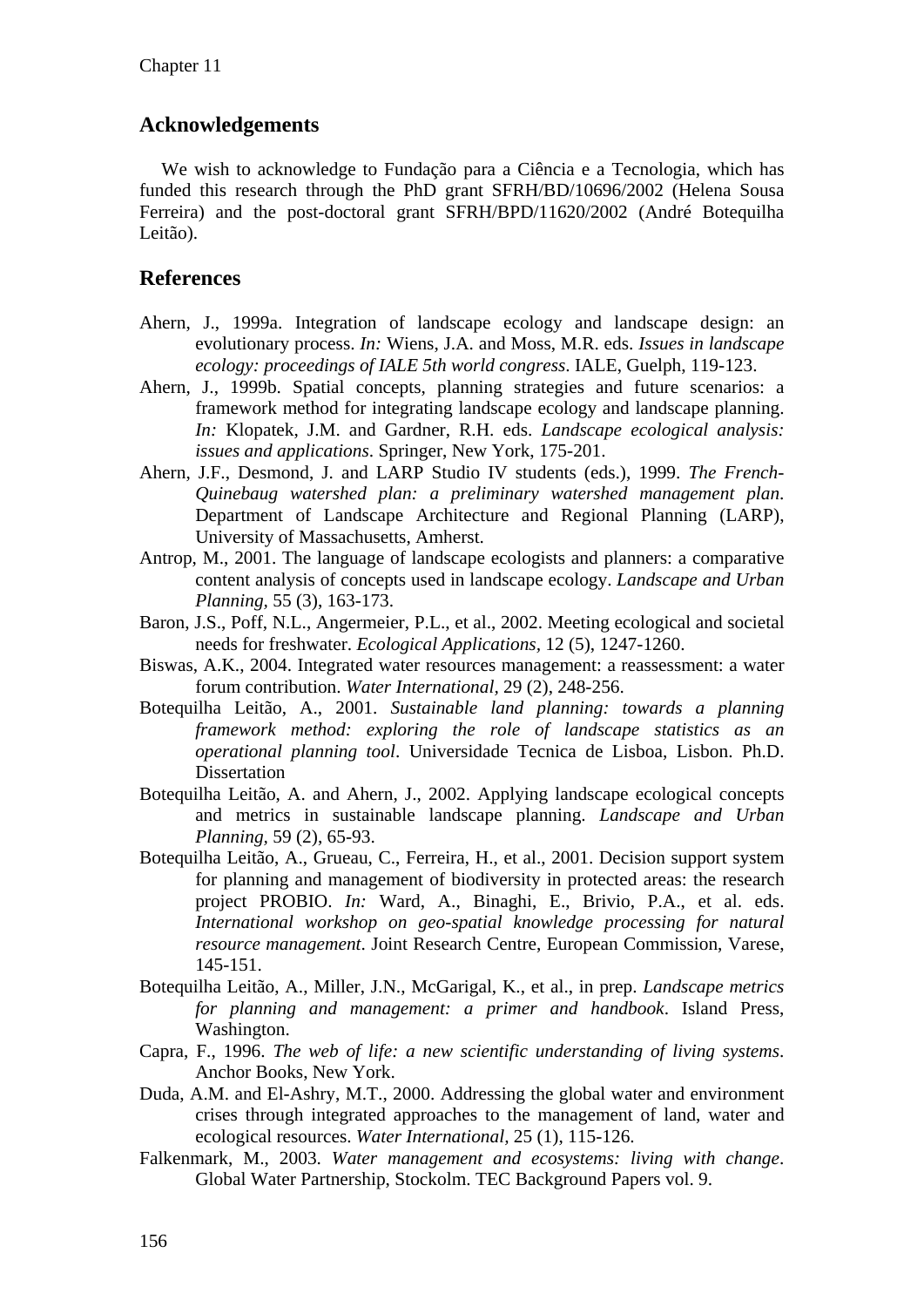- Ferreira, H., Botequilha Leitão, A., Salgueiro, R., et al., 2003. Sustainable landscape planning as a tool to address water resource planning: a Portuguese case-study on a coastal aquifer salination. *In: Actas da Conferência TIAC'03: Tecnología de la intrusión de agua de mar en acuíferos costeros: Países Mediterráneos*. Instituto Geológico y Minero de España, Alicante, 641-650.
- France, R.L. (ed.) 2002. *Handbook of water sensitive planning and design*. Lewis Publishers, CRC Press, New York. Integrative Studies in Water Management and Land Development vol. 1.
- Fry, G.L.A., 2001. Multifunctional landscapes: towards transdisciplinary research. *Landscape and Urban Planning,* 57 (3/4), 159-168.
- Gleick, P.H., 2000. The changing water paradigm: a look at twenty-first century water resources development. *Water International,* 25 (1), 127-138.
- Grimm, N.B., Grove, M., Pickett, S.T.A., et al., 2000. Integrated approaches to longterm studies of urban ecological systems. *Bioscience,* 50 (7), 571-584.
- Grove, J.M. and Burch, W.R., 1997. A social ecology approach and applications of urban ecosystems and landscape analyses: a case study of Baltimore, Maryland. *Urban Ecosystems,* 1 (4), 259-275.
- Grove, J.M., Hinson, K.E. and Northrop, R.J., 2003. A social ecology approach to understanding urban ecosystems and landscapes. *In:* Berkowitz, A.R., Nilon, C.H. and Hollweg, K.S. eds. *Understanding urban ecosystems: a new frontier for science and education: 8th Cary conference, April 27-29 1999*. Institute of Ecosystems Studies, Milbrook, 167-186.
- GWP, 2003. *GWP toolbox for integrated water resources management* (August 2003).
- GWP TAC, 2000. *Integrated water resources management*. Global Water Partnership, Stockholm. TAC Background Papers vol. 4.
- Hill, K. and Johnson, B. (eds.), 1999. *Ecology and design: frameworks for learning*. Island Press, Washington.
- Jønch-Clausen, T., 2004. *"Integrated water resources management (IWRM) and water efficiency plans by 2005": why, what and how?* Global Water Partnership, Stockholm. TEC Background Papers no. 10. [http:// www.gwpforum.org/gwp/library/TEC%2010.pdf]
- Jønch-Clausen, T. and Fugl, J., 2001. Firming up the conceptual basis of integrated water resources management. *Water Resources Development,* 17 (4), 501-510.
- Kemper, K.E., 2004. Groundwater: from development to management. *Hydrogeology Journal,* 12 (1), 3-5.
- Kuhn, T., 1962. *Structure of scientific revolutions*. University of Chicago Press, Chicago.
- Light, S.S., Gunderson, H.L. and Holling, C. S., 1995. The Everglades: evolution of management in a turbulent ecosystem. *In:* Gunderson, L.H., Holling, C.S. and Light, S.S. eds. *Barriers and bridges to the renewal of ecosystems and institutions*. Columbia University Press, New York.
- Lubchenco, J., Olson, A.M., Brubaker, L.B., et al., 1991. The sustainable biosphere initiative: an ecological research agenda. *Ecology,* 72 (2), 371-412.
- Magalhães, M.R., 2001. *A arquitectura paisagista: morfologia e complexidade*. Editorial Estampa, Lisboa.
- Marcucci, D.J., 2000. Landscape history as a planning tool. *Landscape and Urban Planning,* 49 (1/2), 67-81.
- McHarg, I.L. and Steiner, F.R., 1998. *To heal the earth: selected writings of Ian L. McHarg*. Island Press, Washington.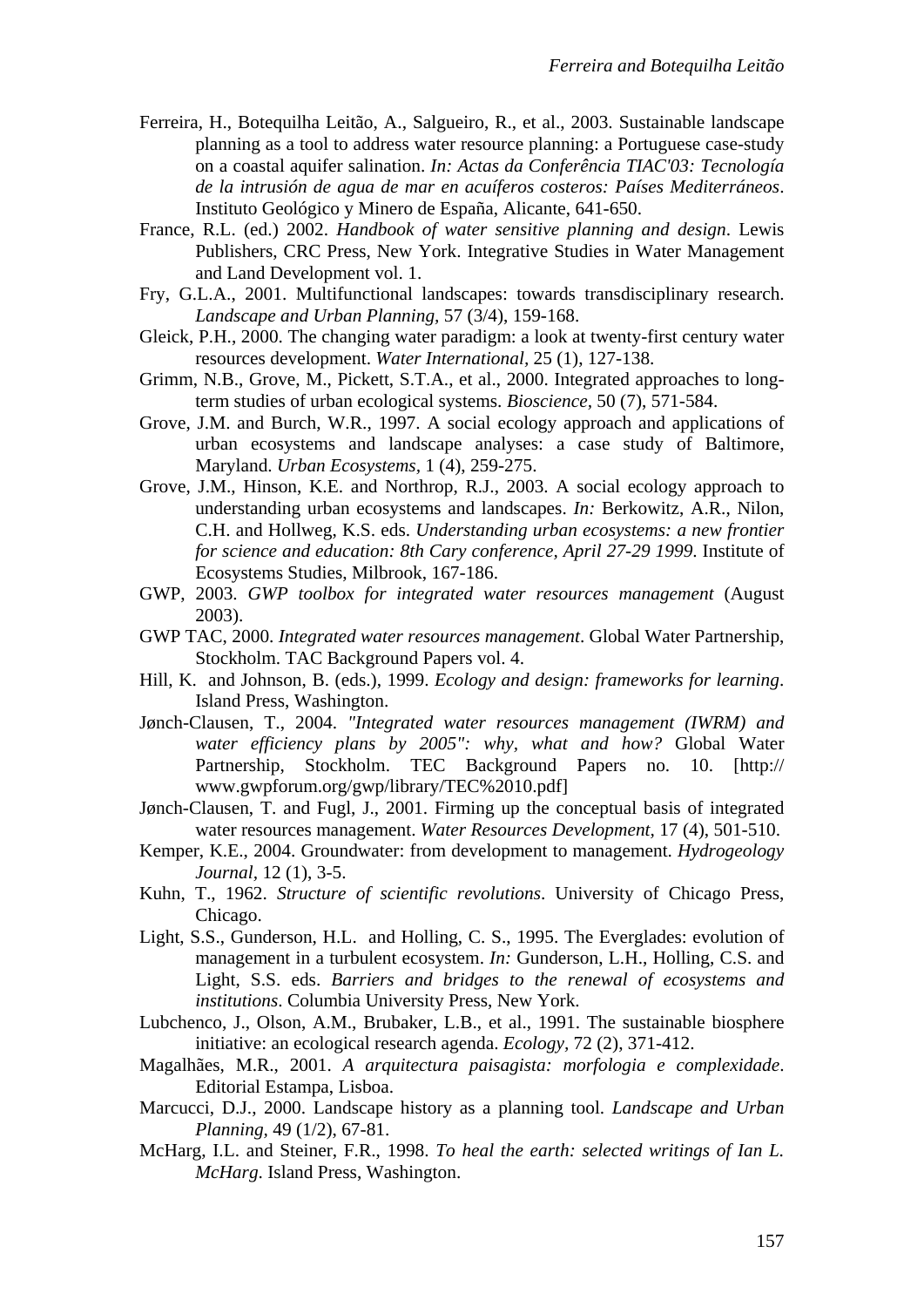- Naiman, R.J., Magnuson, J.J. and Firth, P.L., 1998. Integrating cultural, economic, and environmental requirements for fresh water. *Ecological Applications,* 8 (3), 569-570.
- Naiman, R.J. and Turner, M.G., 2000. A future perspective on North America's freshwater ecosystems. *Ecological Applications,* 10 (4), 958-970.
- Nakamura, T., 2003. Ecosystem-based river basin management: its approach and policy-level application. *Hydrological Processes,* 17 (14), 2711-2725.
- Nassauer, J.I., 1995. Culture and changing landscape structure. *Landscape Ecology,* 10 (4), 229- 237.
- Naveh, Z. and Liebermann, A., 1995. *Landscape ecology: theory and application*. 2nd edn. Springer-Verlag, New York.
- Ndubisi, F., 1997. Landscape ecological planning. *In:* Thompson, G.F. and Steiner, F.R. eds. *Ecological design and planning*. Wiley, New York, 9-44.
- Neufeld, D.A., 2000. An ecosystem approach to planning for groundwater: the case of Waterloo Region, Ontario, Canada. *Hydrogeology Journal,* 8 (2), 239-250.
- Pavlikakis, G.E. and Tsihrintzis, V.A., 2000. Ecosystem management: a review of a new concept and methodology. *Water Resources Management,* 14 (4), 257- 283.
- Pickett, S.T.A., Burch, W.R. and Grove, J.M., 1999. Interdisciplinary research: maintaining the constructive impulse in a culture of criticism. *Ecosystems,* 2 (4), 302-307.
- Pinto-Correia, T., 2000. Future development in Portuguese rural areas: how to manage agricultural support for landscape conservation? *Landscape and Urban Planning,* 50 (1/3), 95-106.
- Radif, A.A., 1999. Integrated water resources management (IWRM): an approach to face the challenges of the next century and to avert future crisis. *Desalination,* 124 (1/3), 145-153.
- Roberts, R.D. and Roberts, T.M., 1984. Ecological considerations in rural planning: overview. *In:* Roberts, R.D. and Roberts, T.M. eds. *Planning and Ecology*. Chapman & Hall, London, 153-156.
- Saraiva, M.d.G.A.N., 1999. *O rio como paisagem*. Fundação Calouste Gulbenkian; Fundação para a Ciência e Tecnologia, Lisboa. Textos Universitários de Ciências Sociais e Humanas.
- Scholz, R.W., Mieg, H.A. and Oswald, J.E., 2000. Transdisciplinarity in groundwater management: towards mutual learning of science and society. *Water Air and Soil Pollution,* 123 (1/4), 477-487.
- Senes, G. and Toccolini, A., 1998. Sustainable land use planning in protected rural areas in Italy. *Landscape and Urban Planning,* 41 (2), 107-117.
- Serageldin, I., 1999. *The world water gap: world's ability to feed itself threatened by water shortage*. World Water Commission, Paris. Press release
- Shah, T., Molden, D., Sakthivadivel, R., et al., 2000. *The global groundwater situation: overview of opportunities and challenges*. International Water Management Institute, Colombo. [http://www.iwmi.cgiar.org/pubs/WWVisn/ GrWater.htm#Resp]
- Spirn, A.W., 2003. Urban ecosystems, city planning, and environmental education: literature, precedents, key concepts, and prospects. *In:* Berkowitz, A.R., Nilon, C.H. and Hollweg, K.S. eds. *Understanding urban ecosystems: a new frontier for science and education: proceedings of the 8th Cary Conference held in April 27-29 1999 at the Institute of Ecosystems Studies*. Institute of Ecosystems Studies, Milbrook, 201-212.